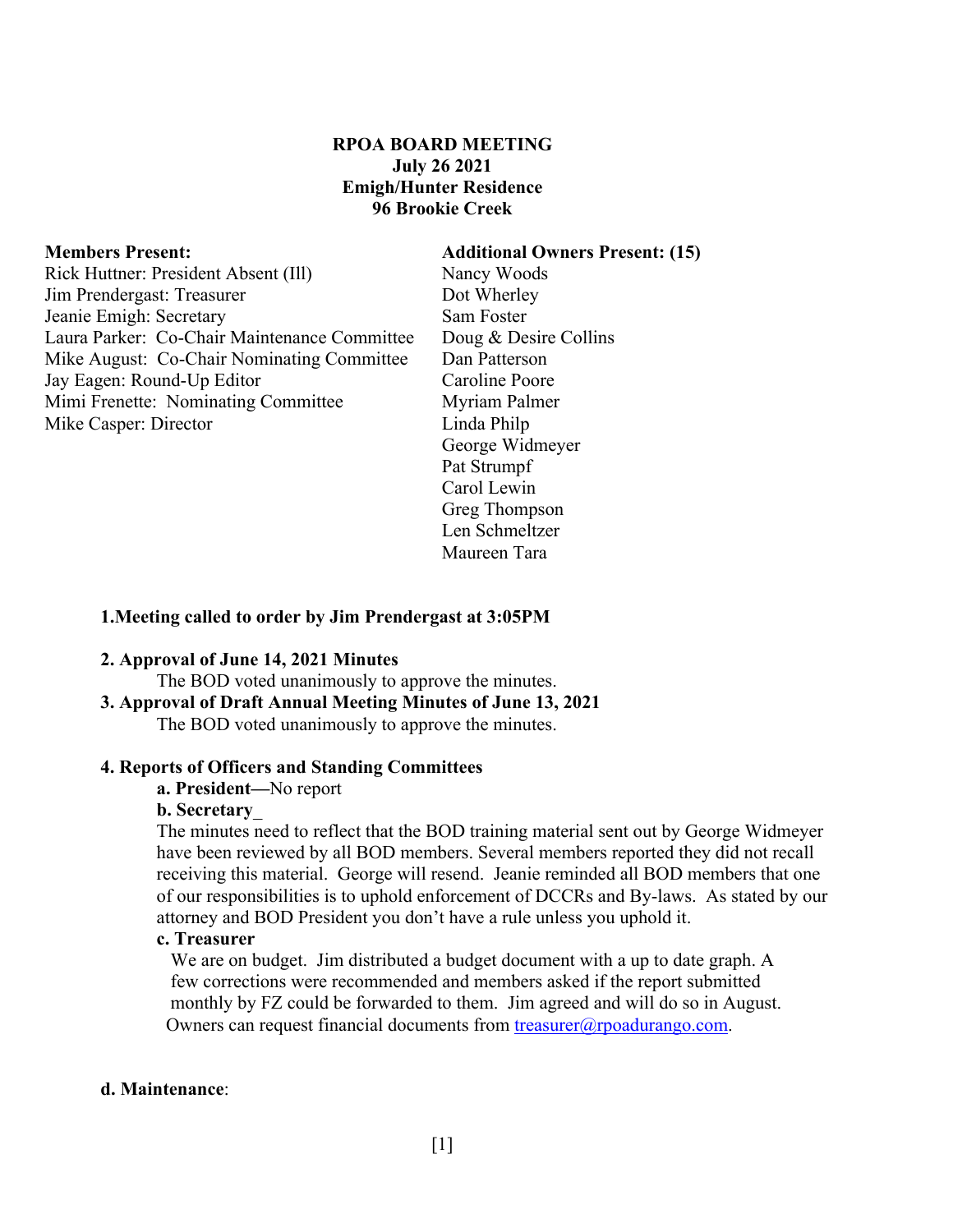- 1. General Landscape Maintenance
	- a. We received a rebate of \$510 from Earthscapes due to labor issues. Doug was unable to meet the labor needs for additional days of weeding for one month. (This was arranged to augment flowerbed maintenance above the existing contractual arrangement  $- +$  \$3500 for the year.)
	- b. Weeds have been an enormous issue this year (? If some increase in thistle related to removal of juniper). Will need to assess if more intervention needed in upcoming year. I plan to discuss with our two contractors for upcoming budget planning.
- 2. Irrigation
	- a. Multiple pump issues in the last month, all resolved, but keeping up the awareness of the need to have adequate budgetary support for this infrastructure. Consider alternatives like automatic shutoff for pumps when pond water levels drop.
	- b. Maureen to present information regarding splitting of Bear Park Pump zone for the townhomes with recommendation for board vote to proceed to fund this project this year. This will hopefully help with Bear Park pump longevity and also provide better pressure for irrigation for any plantings to replace junipers along CCR. **The BOD voted to approve the splitting of the Bear Park pump into two zones with the installation of a new pump.**
	- c. Multiple common areas need to be reseeded where repairs to irrigation (and Culverts) destroyed grass in common areas.
- 3. Front Entrance Sign
	- a. Maureen has resigned as lead for this project. Many barriers have stalled progress and she has been unable to obtain a metal worker. It is my recommendation that this project is tabled until we can see a turnaround in both labor and material issues related to current economic climate. Mike August agreed to reconstitute this Committee and a sign requesting volunteers will be posted in mailroom.
- 4. Garden Committee
	- a. Garden #12 (near 300 Cottonwood Cr Rd.) has been completed at a cost of \$3500 making a substantial dent in this year's budget. Long term irrigation needs still to be assessed for this site. Review of plats indicate that this area may be on private property.
	- b. Substantial revision of garden plans made with an attempt to use plants that had been ordered in December 2020, but did not arrive until late June 2021. Instead of 9 planned beds, 3 were completely redone; there was revision of 3 beds with weeding and addition of plants. Thanks to volunteer mobilization, we anticipate a significantly lower labor cost for the additional 5 beds completed, and plant cost of these 5 beds were lower (in total) than the initial bed.
	- c. Plans for next year will focus on selecting up to 3 beds that need significant upgrading and maintaining existing gardens that are in good shape. Will work to get a realistic budget for any garden upgrading.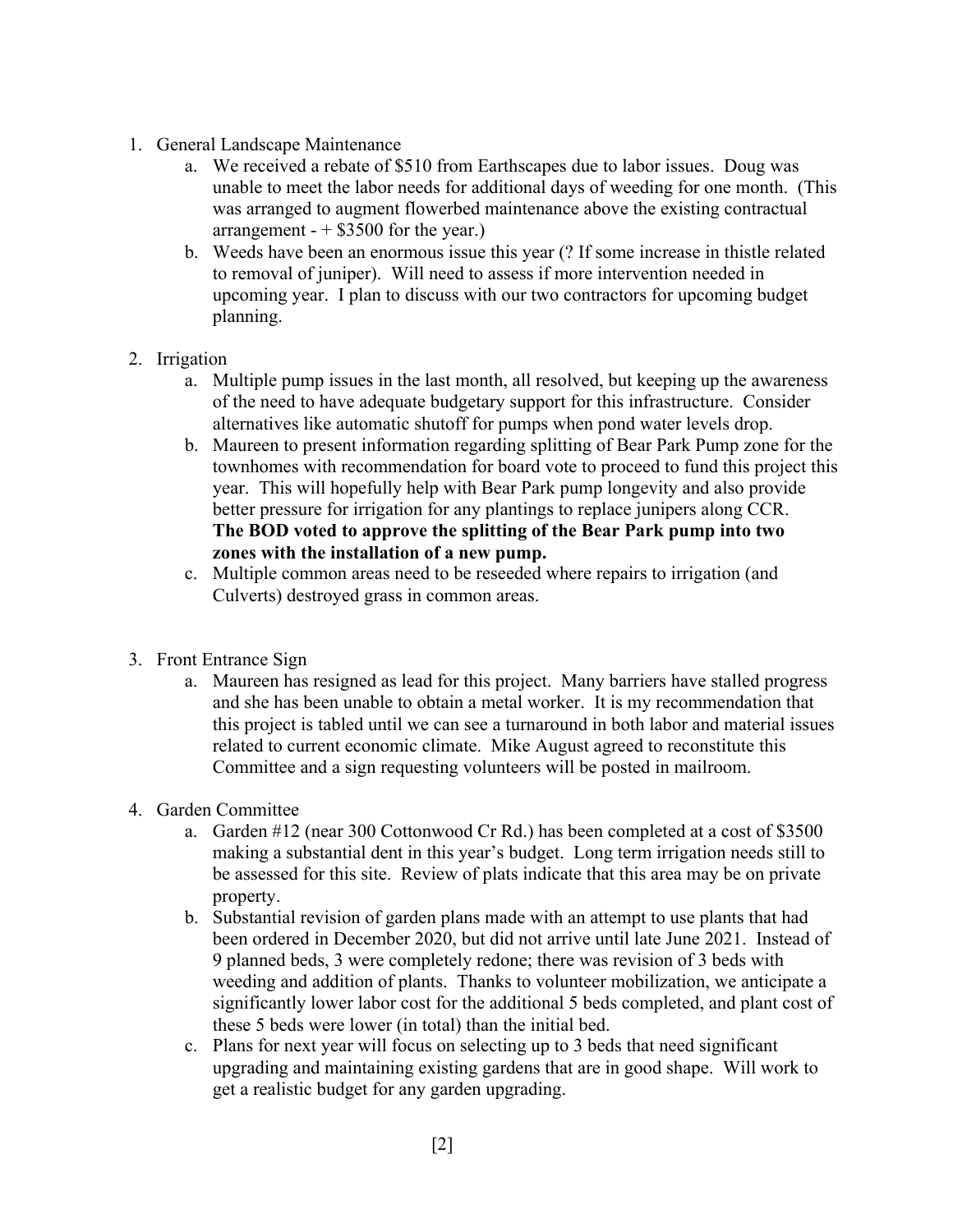- d. I am seeking support of one or more homeowners who are in the vicinity of each garden bed to keep an eye on bed status and potentially even help play a role in maintenance.
- 5. Sustainable Landscape Committee
	- a. Items being discussed in the Sustainable Landscape meeting are:
		- i. Reforestation of the Reserve-Oct of this year. Sam Foster presented information' regarding the trees in the reserve area. Mostly Cottonwood, the trees are dying due to lack of water as the banks of the Hermosa Creek have prevented the area from flooding and giving the trees much needed water. Working the Colorado State University forestry staff, they have recommended the planting of spruce and pine that require far less water. **Sam recommended, the BOD voted to approve, monies for purchase of these recommended trees and they will be planted in the fall with the help of volunteers.**

**ii.** Investigation into why the pines are dying along Hwy 550 is ongoing. Sam Foster believes they are infected with Bark Beetle and it is unclear if this can be controlled or if trees will need to be removed.

- 6. Firewise Committee
	- a. Request for rebate for chipping of removed junipers submitted to La Plata County
	- b. Discussion continues regarding juniper removal and establishing a replacement environment (prevention of weeds, replacement grasses, shrubs that are not a high fire risk).
- 7. Street Maintenance
	- a. Mike August recommended that we proceed with crack fill this year. It is the capital budget in reserve for action next year. However, waiting will possibly exacerbate the situation. Mike worked to obtain 3 bids but only 2 companies would bid the project. Discussion was held on the need to go forward at this time. If we had had an on-ground reserve study this year perhaps, they would have recommended doing project this year. **After some discussion the BOD voted 4 to 2 to go forward and accept the low bid and complete the crack seal project this year**

**The BOD voted to approve two new members have been added to Maintenance Committees: Nancy Woods to Sustainable Landscaping and Maureen Tara to the Firewise Committee.** 

## **e. Architecture:**

## Application:

Lot 51: Extend front patio decking with synthetic wool material similar to Trex

Approved:

Lot 4: Install AC in existing forced air system Lot 18: Install gutter and landscaping in front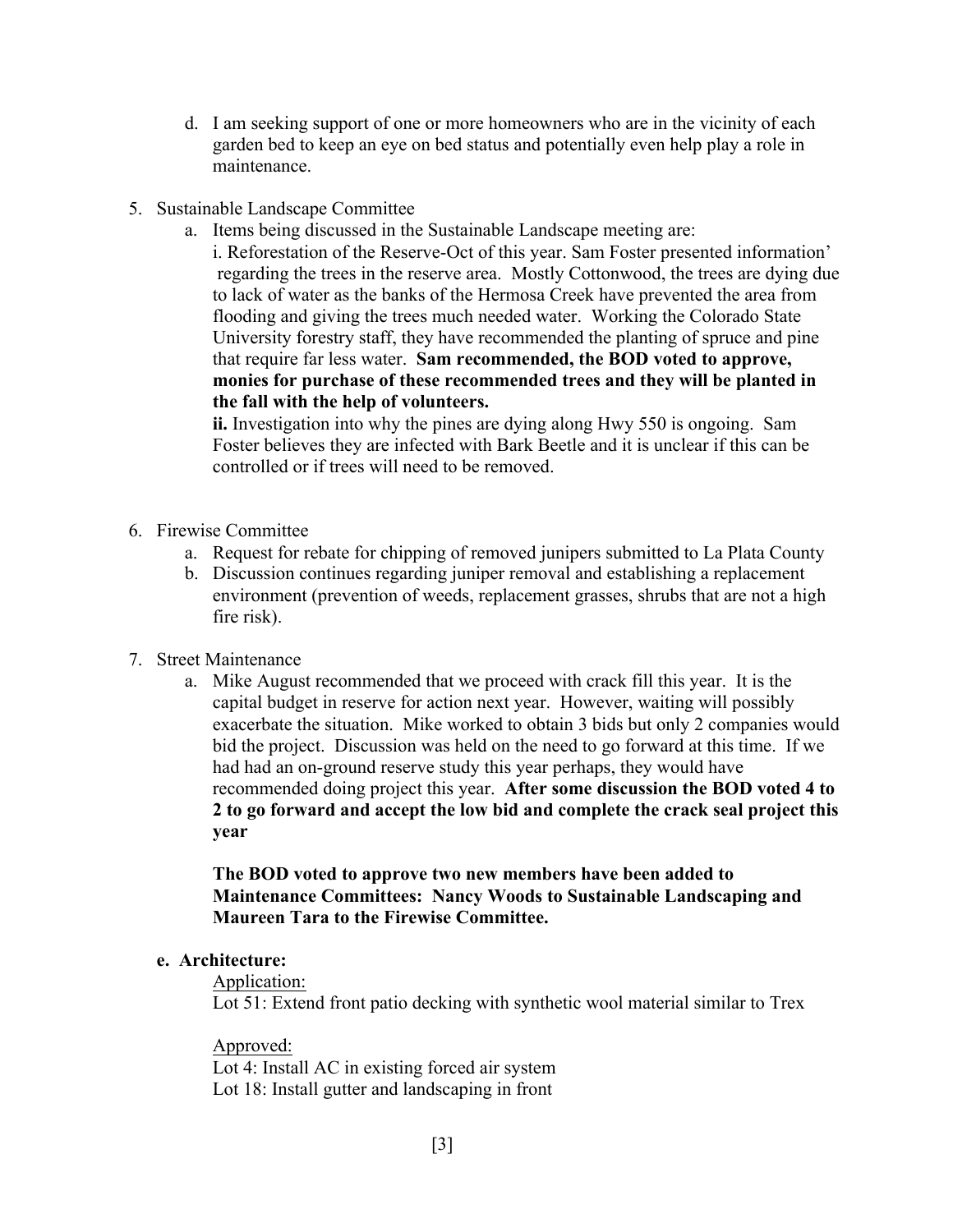Lot 78: Replace damaged back door with larger door, painted same color Lot 78: Fabric, mulch, rock and plants left of garage and utility box Lot 80: Replace mulch around tree with gravel Lot 84: Paint house and gazebo in same color Lot 96: Install Solar Panels Completed: Lot 78 Installation of solar lights on walkway, down facing low wattage Lot 107: Stain house and deck using same colors Lot 78: Install new furnace and AC unit Cancelled: Lot 87 Installation of solar panels Lot 78 Installation of rock mulch and plants, with rock border around tree

# **The BOD voted unanimously to approve the following members of the Architectural Committee: Co-Chairs Dan Patterson / Marion Hamlen;**

# **Committee: Janet Dermer member; Linda Philp alternate; Jack and Sue Eberhart alternates.**

# **4. Items Requiring Discussion/Action**

- a. Road Signs—Mimi Frenette
	- A new sign requesting drivers "slowdown you are on mountain time" has been Installed at the entrance.
- b. The current No Trespassing Sign installed at the entrance was removed due to complaints from owners. Alternative signage will be explored.
- . c. Jay Eagen presented survey results from 86 responses. A detailed report will be to owners. The response requesting off leash area for dogs will be discussed at the upcoming DCCR meeting and if included in the DCCR changes it will be voted on as a separate item.
- d. Desire Collins will do a presentation on the DCCR changes on Sunday, August 29 from 1pm to 3pm. All are encouraged to attend and also submit any questions to Desiree Collins or George Widmeyer at their respective email addresses. An announcement will be posted in mailroom and on website.
- e. The BOD approved the formation of a Welcoming Committee to meet new owners and distribute information. The committee consist of Jeanie Emigh Dan Patterson and Shelia Lee.
- f. Maureen Tara presented summary information of the Water Report prepared by Eric Bikis . Owners may request a copy by contacting: secretary@rpoadurango.com
- g. Bob Strumpf offered to donate information he has collected for the Data Base as he is no longer working on this project. No action was taken at this time. Bob has contributed greatly to The Ranch with his mapping projects and work on the Architectural Committee, serving on the board and other contributions. He is taking a well-deserved rest and BOD and RPOA thank him for his service.

### **5. New Business:**